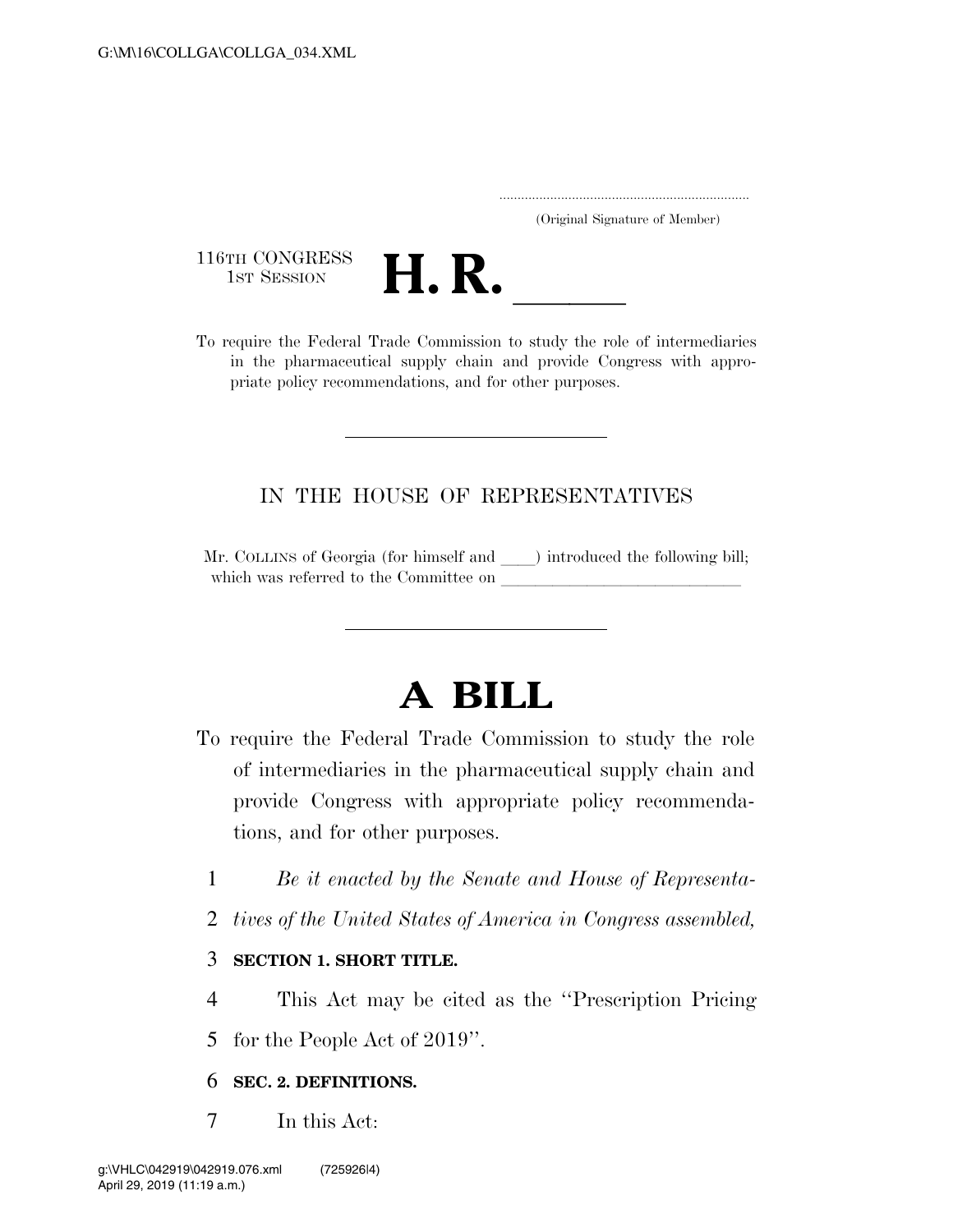| $\mathbf{1}$   | (1)<br>APPROPRIATE COMMITTEES<br>OF<br>$CON-$             |
|----------------|-----------------------------------------------------------|
| 2              | GRESS.—The term "appropriate committees of Con-           |
| 3              | gress" means—                                             |
| $\overline{4}$ | (A) the Committee on the Judiciary of the                 |
| 5              | Senate; and                                               |
| 6              | (B) the Committee on the Judiciary of the                 |
| 7              | House of Representatives.                                 |
| 8              | (2) COMMISSION.—The term "Commission"                     |
| 9              | means the Federal Trade Commission.                       |
| 10             | SEC. 3. STUDY OF PHARMACEUTICAL SUPPLY CHAIN              |
| 11             | INTERMEDIARIES AND MERGER ACTIVITY.                       |
| 12             | (a) INITIAL REPORT.—Not later than 1 year after           |
|                |                                                           |
| 13             | the date of enactment of this Act, the Commission shall   |
| 14             | submit to the appropriate committees of Congress a report |
| 15             | $that-$                                                   |
| 16             | $(1)$ addresses at minimum—                               |
| 17             | (A) whether pharmacy benefit managers—                    |
| 18             | (i) charge payers a higher price than                     |
| 19             | the reimbursement rate at which the phar-                 |
| 20             | macy benefit managers reimburse<br>com-                   |
| 21             | peting pharmacies;                                        |
| 22             | (ii) steer patients for anticompetitive                   |
| 23             | purposes to any pharmacies, including re-                 |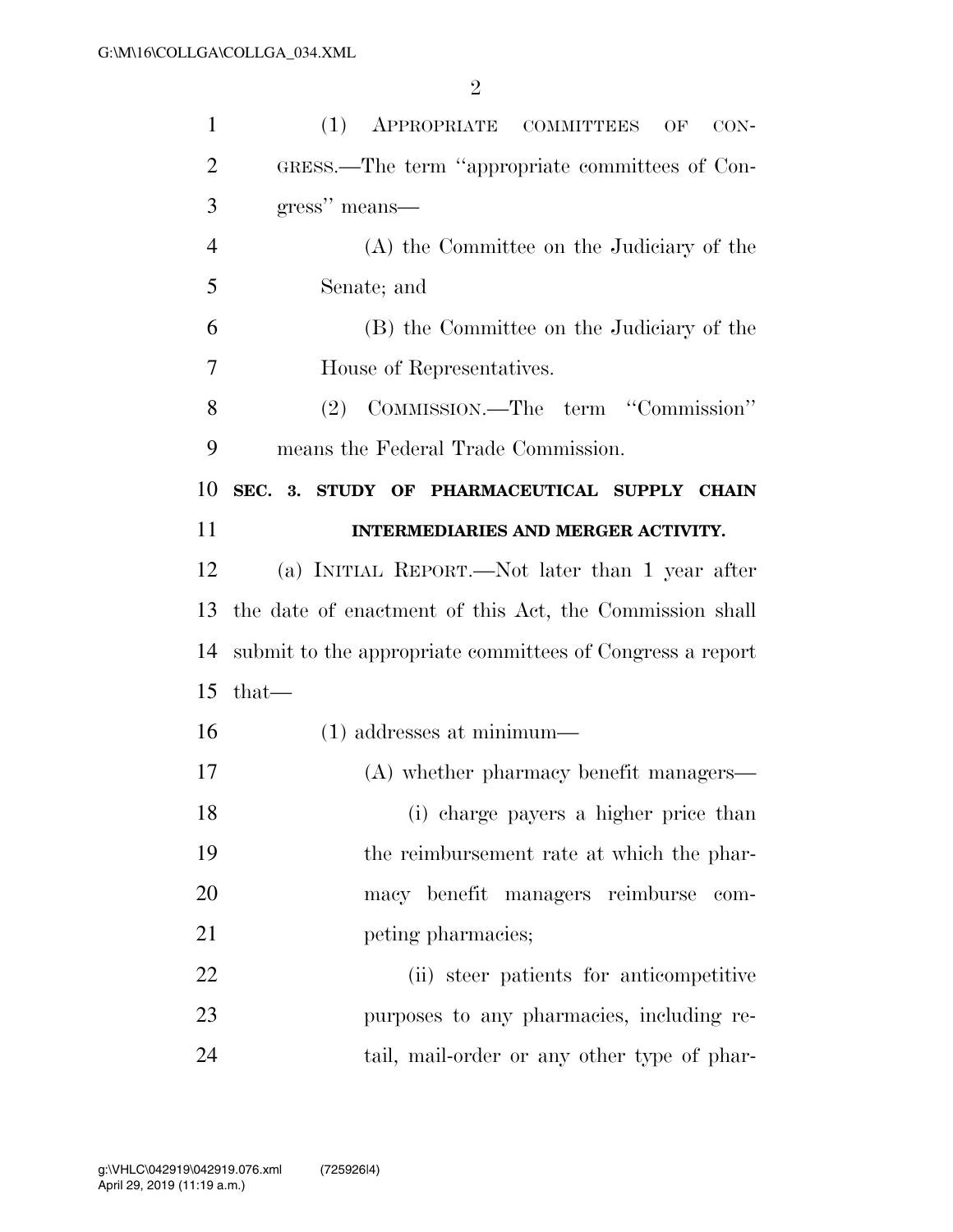| macy, in which the PBM has an ownership |
|-----------------------------------------|
| interest;                               |

 (iii) audit or review proprietary data, including acquisition costs, patient infor- mation, or dispensing information, of com- peting pharmacies that can be used for anticompetitive purposes; or

 (iv) use formulary designs to increase the market share of higher cost prescrip- tion drugs and depress the market share of 11 lower cost prescription drugs (each net of rebates and discounts);

 (B) whether there are any specific legal or regulatory obstacles the Commission currently faces in ensuring a competitive and transparent marketplace in the pharmaceutical supply chain, including the pharmacy benefit manager marketplace and pharmacy services administra-19 tive organizations;

 (C) how companies and payers assess the benefits, costs, and risks of contracting with intermediaries, including pharmacy services ad- ministrative organizations, and whether more information about the roles of intermediaries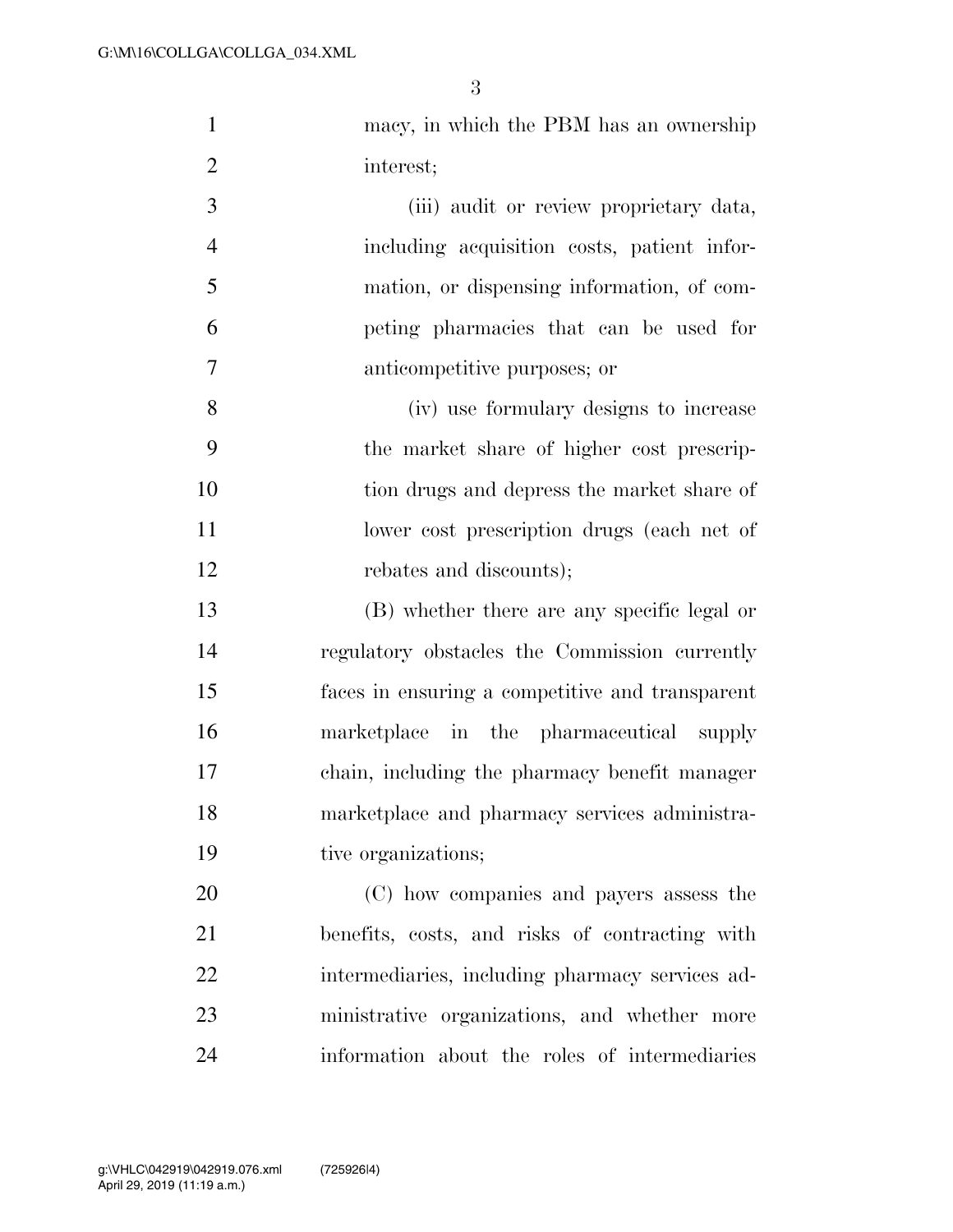should be available to consumers and payers; and

 (D) whether there are any specific legal or regulatory obstacles the Commission currently faces in ensuring a competitive and transparent marketplace in the pharmaceutical supply chain, including the pharmacy benefit manager marketplace and pharmacy services administra-tive organizations; and

(2) provides—

 (A) observations or conclusions drawn from the November 2017 roundtable entitled ''Understanding Competition in Prescription Drug Markets: Entry and Supply Chain Dy-15 namies," and any similar efforts;

 (B) specific actions the Commission in- tends to take as a result of the November 2017 roundtable, and any similar efforts, including a detailed description of relevant forthcoming ac- tions, additional research or roundtable discus- sions, consumer education efforts, or enforce-ment actions; and

 (C) policy or legislative recommendations to—